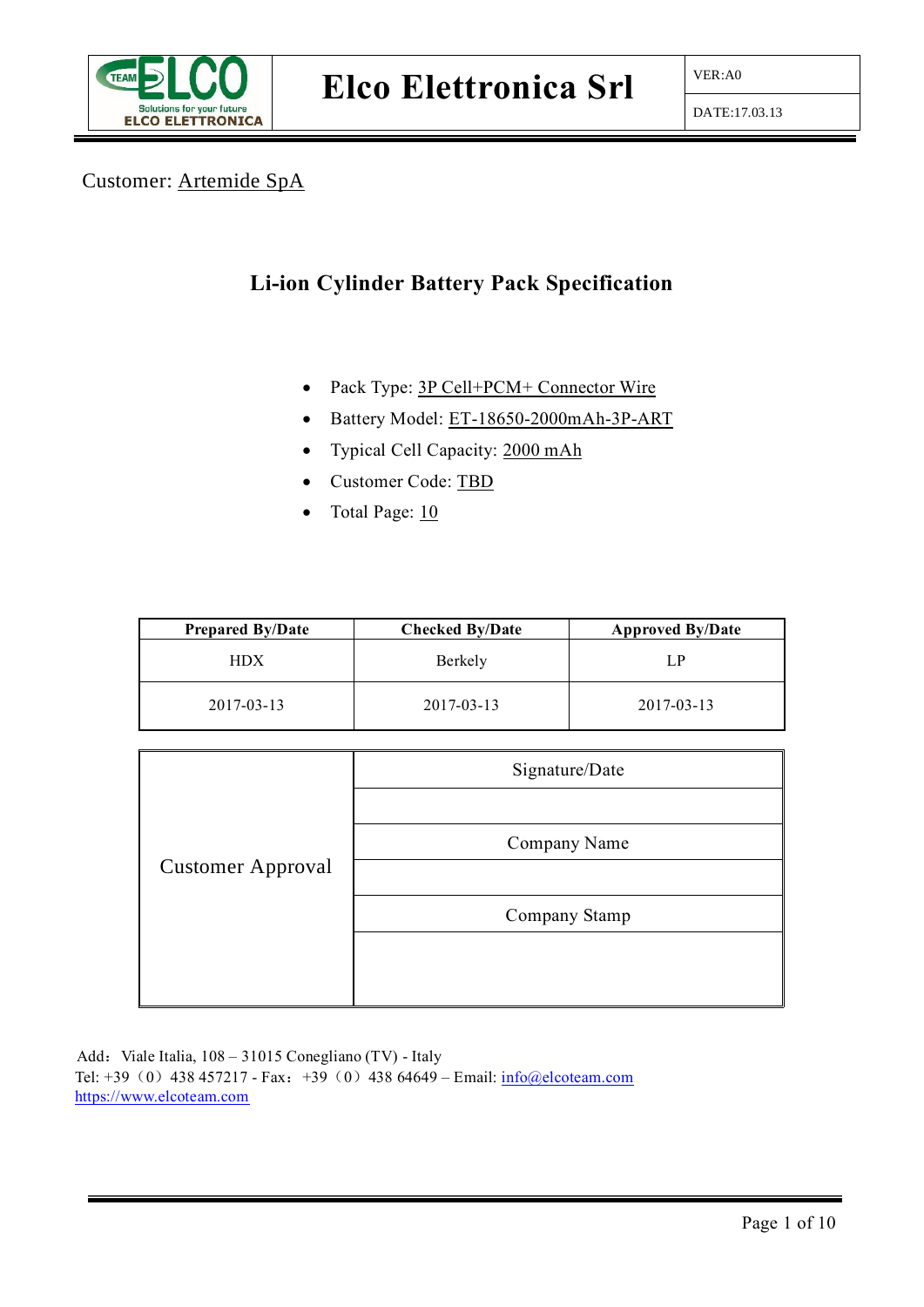

## Content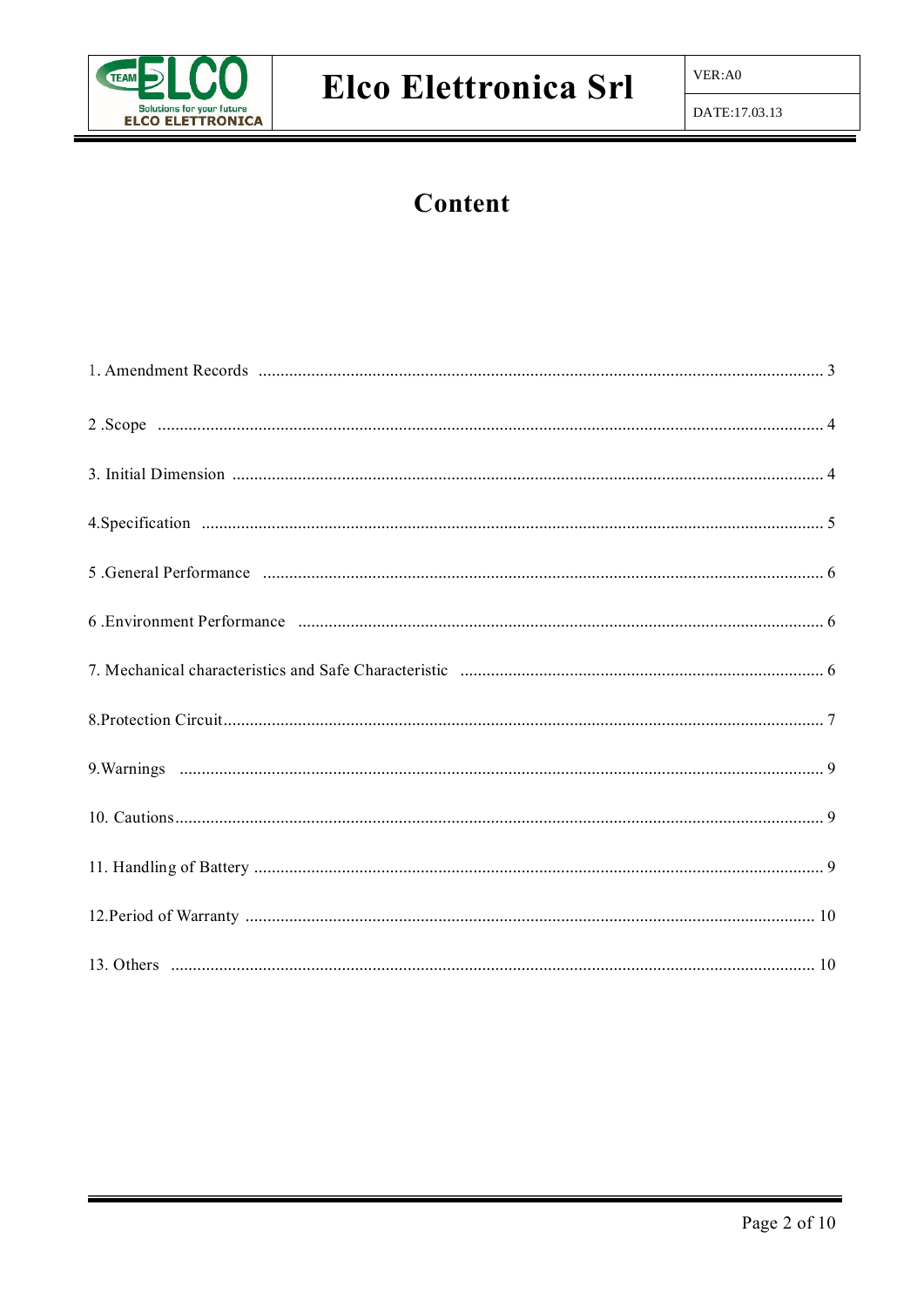

## **1. Amendment Records**

Product Amendment Records List

| Edition    | Date       | Mark                     | Amendment content | Approved by                |
|------------|------------|--------------------------|-------------------|----------------------------|
| ${\rm A}0$ | 2017-03-13 | $\overline{\phantom{a}}$ | NEW RELEASE       | $\ensuremath{\mathrm{LP}}$ |
|            |            |                          |                   |                            |
|            |            |                          |                   |                            |
|            |            |                          |                   |                            |
|            |            |                          |                   |                            |
|            |            |                          |                   |                            |
|            |            |                          |                   |                            |
|            |            |                          |                   |                            |
|            |            |                          |                   |                            |
|            |            |                          |                   |                            |
|            |            |                          |                   |                            |
|            |            |                          |                   |                            |
|            |            |                          |                   |                            |
|            |            |                          |                   |                            |
|            |            |                          |                   |                            |
|            |            |                          |                   |                            |
|            |            |                          |                   |                            |
|            |            |                          |                   |                            |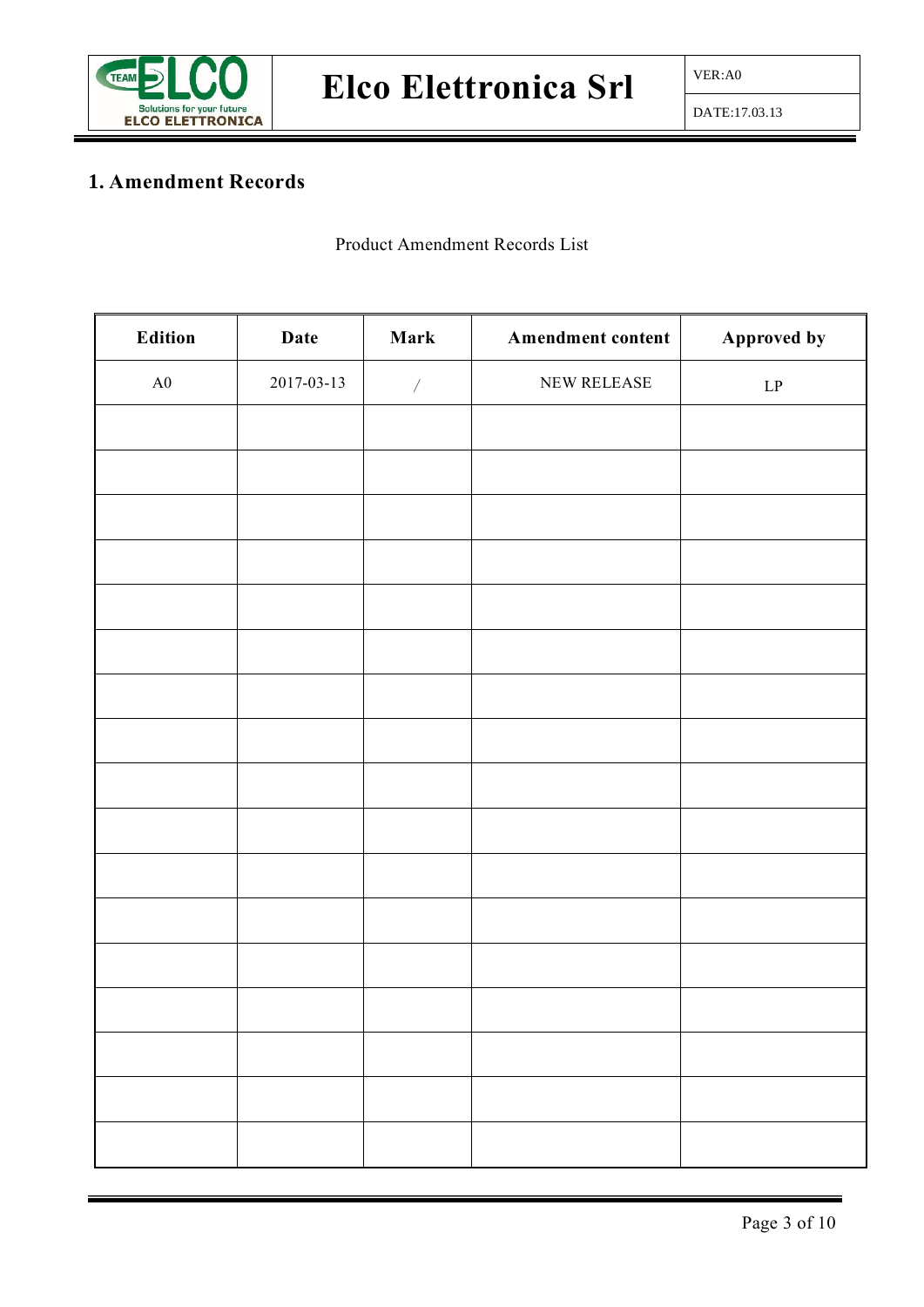

#### **2. Scope**

This specification describes the basic performance, technical requirement, testing method, warning and caution of the Li-ion Cylinder rechargeable battery pack, the pack defined in this documentation is an assembly which include battery, PCM, wire etc, the specification only applies to Elco Elettronica Srl.



#### **3. Initial Dimension**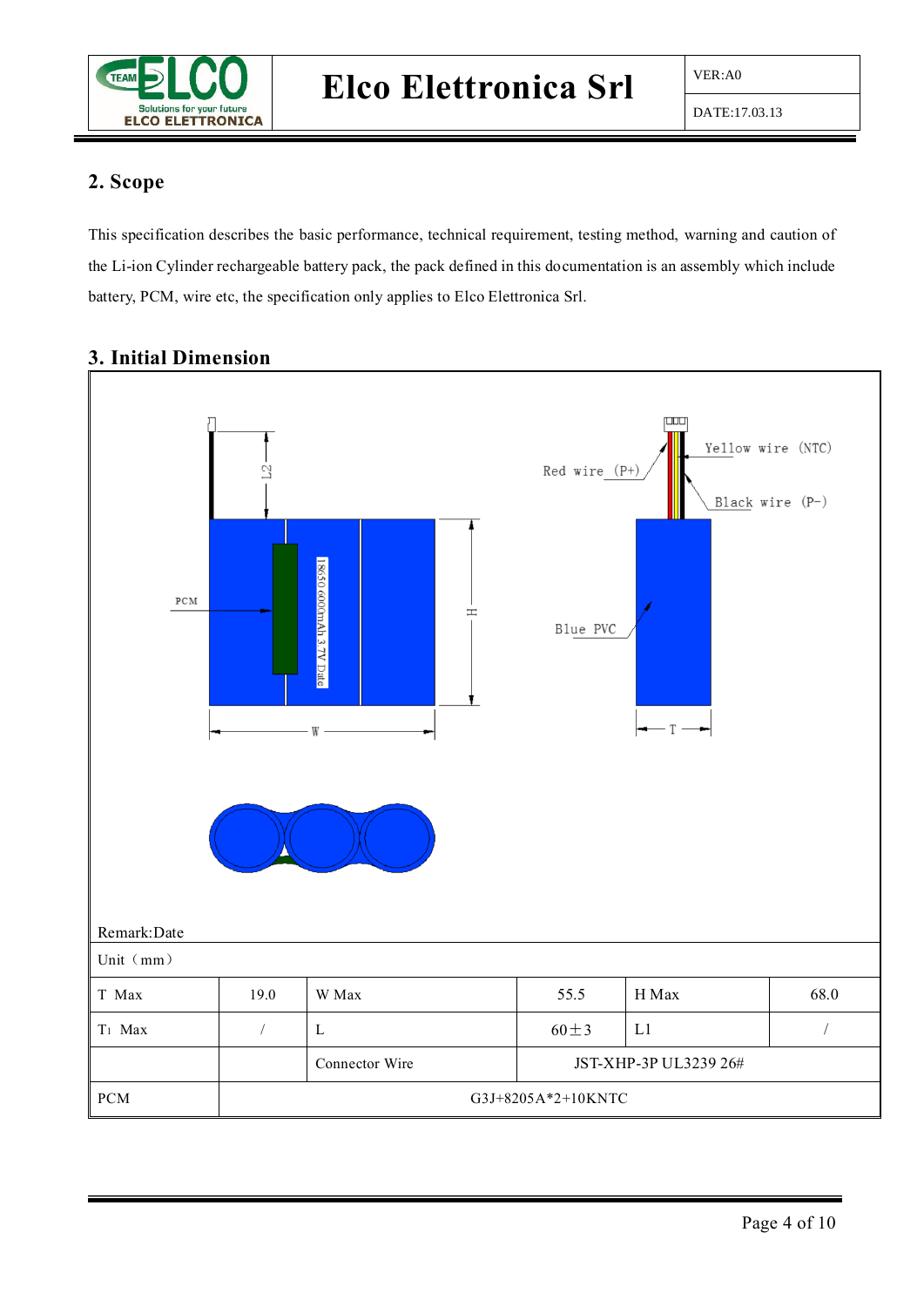

## Elco Elettronica Srl  $\frac{\sqrt{VER:AO}}{P}$

#### **4. Specification**

| NO.  | Item                                                                       |                                                                                                                                   | <b>Specifications</b>                                                                                                                                                                                                                          |  |
|------|----------------------------------------------------------------------------|-----------------------------------------------------------------------------------------------------------------------------------|------------------------------------------------------------------------------------------------------------------------------------------------------------------------------------------------------------------------------------------------|--|
|      | Nominal capacity                                                           |                                                                                                                                   | $6000$ mAh<br>0.2C Discharge                                                                                                                                                                                                                   |  |
| 4.1  | Minimum capacity                                                           |                                                                                                                                   | 5900 mAh<br>0.2C Discharge                                                                                                                                                                                                                     |  |
| 4.2  | Initial Impedance                                                          |                                                                                                                                   | ≤110mΩ                                                                                                                                                                                                                                         |  |
| 4.3  | <b>Battery Weight</b>                                                      |                                                                                                                                   | Approx(约): 160g                                                                                                                                                                                                                                |  |
| 4.4  | Nominal voltage<br>Fully charge voltage(FC)<br>Fully discharge voltage(FD) |                                                                                                                                   | 3.7V<br>4.2V<br>Defined in this DOC: $FC = 4.2V$<br>Defined in this DOC: $FD = 2.75V$<br>2.75V                                                                                                                                                 |  |
| 4.5  | Standard charge current                                                    |                                                                                                                                   | $0.5\ {\rm C}$                                                                                                                                                                                                                                 |  |
| 4.6  | Standard charging method                                                   |                                                                                                                                   | 0.5C CC (constant current) charge to FC, then<br>CV(constant voltage FC)charge till charge current decline<br>to $\leq 0.01C$                                                                                                                  |  |
|      | Standard Charging time                                                     |                                                                                                                                   | Approx 4 hours                                                                                                                                                                                                                                 |  |
| 4.7  | Fast Charging time                                                         |                                                                                                                                   | Approx 3 hours<br>(1C Charge Current)                                                                                                                                                                                                          |  |
| 4.8  | Max. charge current                                                        |                                                                                                                                   | $0^\circ \text{C} \sim 15^\circ \text{C}$<br>0.2C<br>$15^{\circ}\text{C} \sim 25^{\circ}\text{C}$<br>0.5C<br>$25^{\circ}\text{C} \sim 45^{\circ}\text{C}$<br>1 <sub>C</sub>                                                                    |  |
| 4.9  | Max. discharge current                                                     |                                                                                                                                   | -10°C $\sim$ 15°C<br>1 <sub>C</sub><br>$15^{\circ}$ C ~60 $^{\circ}$ C<br>1 <sub>C</sub>                                                                                                                                                       |  |
| 4.10 | <b>Standard Discharge Current</b>                                          |                                                                                                                                   | Constant current 0.2 C end voltage FD                                                                                                                                                                                                          |  |
| 4.11 | Charge cut-off voltage                                                     |                                                                                                                                   | Ref. 8.1 VDET1                                                                                                                                                                                                                                 |  |
| 4.12 | Discharge cut-off Voltage                                                  |                                                                                                                                   | Ref. 8.1 VDET2                                                                                                                                                                                                                                 |  |
| 4.13 | Storage temperature                                                        | $-20^{\circ}\text{C} \sim 60^{\circ}\text{C}$<br>$-20^{\circ}\text{C} \sim 45^{\circ}\text{C}$<br>$-20^{\circ}$ C $-25^{\circ}$ C | $\leq 1$ month<br>Percentage of recoverable capacity no<br>$\leq$ 3 month<br>less than 80% of the initial capacities<br>$\leq 1$ year                                                                                                          |  |
| 4.14 | Recoverable capacity                                                       |                                                                                                                                   | Constant current 0.5C charge to FC, then constant<br>voltage FC charge to current declines to 0.01C, rest for<br>10min, constant current 0.5C discharge to FD, rest for<br>10min.Repeat above steps 3 times, recording the<br>maximum capacity |  |
| 4.15 | <b>Storage Humidity</b>                                                    |                                                                                                                                   | $≤75%$ RH                                                                                                                                                                                                                                      |  |
| 4.16 | Appearance                                                                 |                                                                                                                                   | Without distortion and leakage                                                                                                                                                                                                                 |  |
| 4.17 | Before shipment voltage                                                    |                                                                                                                                   | $\geqslant$ 3.6 V                                                                                                                                                                                                                              |  |
|      |                                                                            |                                                                                                                                   | Temperature: $23 \pm 2^{\circ}$ C                                                                                                                                                                                                              |  |
| 4.18 | Standard testing condition                                                 |                                                                                                                                   | Humidity: $\leq 85\%RH$                                                                                                                                                                                                                        |  |
|      |                                                                            |                                                                                                                                   | Atmospheric Pressure: 86-106 Kpa                                                                                                                                                                                                               |  |

**Remark:** 1.From 4.1 to 4.12, the testing condition is following 4.17 (standard testing condition) 2.Operating temperature: charging 0℃~45℃- Discharging-10℃~60℃ If the working condition is out of 4.17 , the performance will be some shift.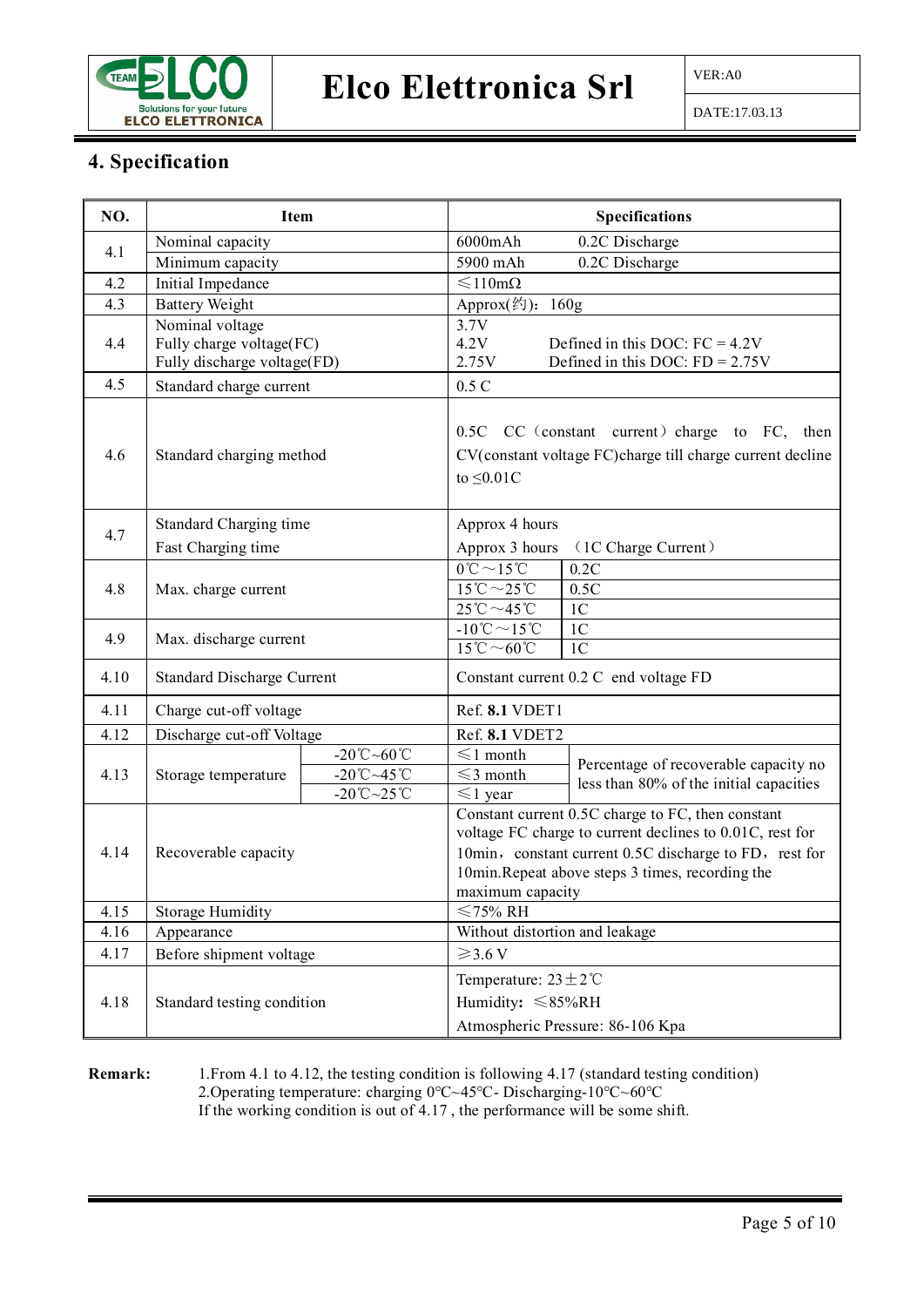

#### **5 .General Performance**

| No. | <b>Item</b>   | <b>Test Methods and Condition</b>                                                                                                                                                                                                                                                                                            | <b>Criteria</b>       |
|-----|---------------|------------------------------------------------------------------------------------------------------------------------------------------------------------------------------------------------------------------------------------------------------------------------------------------------------------------------------|-----------------------|
| 5.1 | 0.2C Capacity | At standard testing condition, After full charge with standard<br>charge, rest 10min, then discharging at 0.2C to voltage FD,<br>recording the discharging time.                                                                                                                                                             | $\geqslant$ 300 min   |
| 5.2 | Cycle Life    | At standard testing condition, constant current 0.2C charge to<br>FC, then constant voltage charge to current declines to 0.01C,<br>rest 10min, constant current 0.2 Cdischarge to FD, rest<br>10min. Repeat above steps till continuously discharging<br>capacity Higher than 70% of the Initial Capacities of the battery. | $\geqslant 500$ times |

### **6 .Environment Performance**

| No. | <b>Item</b>                             | <b>Test Methods and Condition</b>                                                                                                                                                                  | Criteria                          |
|-----|-----------------------------------------|----------------------------------------------------------------------------------------------------------------------------------------------------------------------------------------------------|-----------------------------------|
| 6.1 | Leakage-Proof                           | At standard testing condition, after full charge with standard<br>charge, store at $55\pm2$ °C, $60\pm10\%$ RH for 1 week.                                                                         | No leakage<br>(visual inspection) |
| 5.4 | Capability of<br>keeping<br>electricity | At standard testing condition, After full charge with standard<br>charge, no outer loading circuit, rest the pack 28days,<br>discharging at 0.2C to voltage FD, recording the discharging<br>time. | $\geqslant$ 255 min               |

### **7. Mechanical characteristics and Safe Characteristic**

| No. | <b>Item</b>                                                                                                                                                                                                                                                          | <b>Test Methods and Condition</b>                                                                                                                                                                                                                                                                                                                           | Criteria                               |
|-----|----------------------------------------------------------------------------------------------------------------------------------------------------------------------------------------------------------------------------------------------------------------------|-------------------------------------------------------------------------------------------------------------------------------------------------------------------------------------------------------------------------------------------------------------------------------------------------------------------------------------------------------------|----------------------------------------|
| 7.1 | <b>Vibration Test</b>                                                                                                                                                                                                                                                | At standard testing condition, After full charge with standard<br>charge, fixed the cell to vibration table and subjected to<br>vibration cycling that the frequency is to be varied at the rate<br>of 1Hz per minute between 10Hz an 55Hz, the excursion of<br>the vibration is 1.6mm. The cell shall be vibrated for 180<br>minutes per axis of XYZ axes. | No leakage<br>No fire<br>No explosion, |
| 7.2 | At standard testing condition, After full charge with standard<br>charge. The Battery is to be dropped from a height of 1<br>Free Drop<br>meter onto concrete ground. Free drop one time<br>respectively from X, Y, Z positive and negative axis(six<br>Directions). |                                                                                                                                                                                                                                                                                                                                                             | No leakage<br>No fire,<br>No explosion |
| 7.3 | Crush                                                                                                                                                                                                                                                                | At standard testing condition, After standard charging,<br>Crush between two flat plates. Applied force is about $13 \pm$<br>$0.2kN(1.72Mpa)$ , Once the maximum force has been applied,<br>the force is released.                                                                                                                                          | No fire<br>No explosion,               |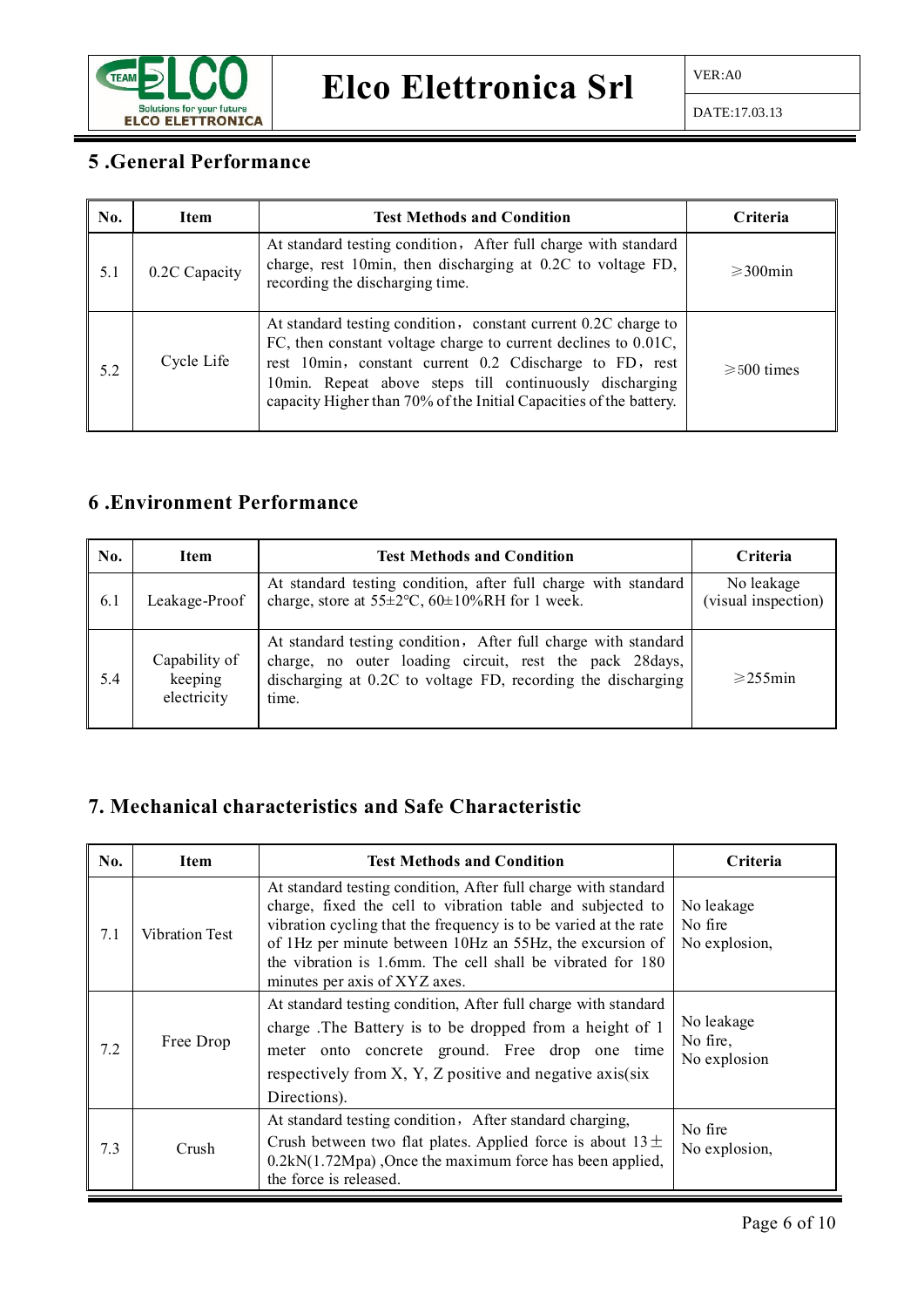

|     |                                         | At standard testing condition, After standard charging,                                                                                                                                                                                                                                                           |                          |
|-----|-----------------------------------------|-------------------------------------------------------------------------------------------------------------------------------------------------------------------------------------------------------------------------------------------------------------------------------------------------------------------|--------------------------|
| 7.4 | <b>Short Circuit</b><br>$(20^{\circ}C)$ | Each test sample battery, in turn, is to be short-<br>circuited by connecting the $(+)$ and $(-)$ terminals of the battery<br>with a Cu wire having a maximum resistance load of 0.1<br>$\Omega$ . Tests are to be conducted at temperature $20 \pm 5^{\circ}$ C                                                  | No fire<br>No explosion, |
| 7.5 | Short<br>Circuit<br>$(55^{\circ}C)$     | At standard testing condition, After standard charging,<br>Each test sample battery, in turn, is to be short-<br>circuited by connecting the $(+)$ and $(-)$ terminals of the battery<br>with a Cu wire having a maximum resistance load of 0.1<br>$\Omega$ . Tests are to be conducted at temperature 60 ± 5 °C. | No fire<br>No explosion, |
| 7.6 | Impact                                  | At standard testing condition, After standard charging,<br>A 56mm diameter bar is inlayed into the bottom of a 10kg<br>weight and the weight is to be dropped from a height of 1m<br>onto a sample battery and then the bar will be across the<br>center of the sample.                                           | No fire<br>No explosion, |

**\*** Above testing of safe characteristic must be with protective equipment.

## **8. Protection Circuit**

8.1 PCM Standard

| Item                         | Symbol            | Content                             | <b>Criterion</b>          |
|------------------------------|-------------------|-------------------------------------|---------------------------|
|                              | VDET <sub>1</sub> | Over charge detection voltage       | $4.28 \pm 0.025V$         |
| Over charge<br>Protection    | tVDET1            | Over charge detection delay time    | $960 - 1400$ ms           |
|                              | VREL1             | Over charge release voltage         | $4.08 \pm 0.05$ V         |
|                              | VDET <sub>2</sub> | Over discharge detection voltage    | $3.0\pm0.05V$             |
|                              | tVDET2            | Over discharge detection delay time | $115 \sim 173 \text{ms}$  |
| Over discharge<br>protection | VREL2             | Over discharge release voltage      | $3.0 \pm 0.05 V$          |
|                              | <b>IDP</b>        | Over current detection current      | 2~5A                      |
|                              | tVDET3            | Detection delay time                | $7.2 \sim 11 \,\text{ms}$ |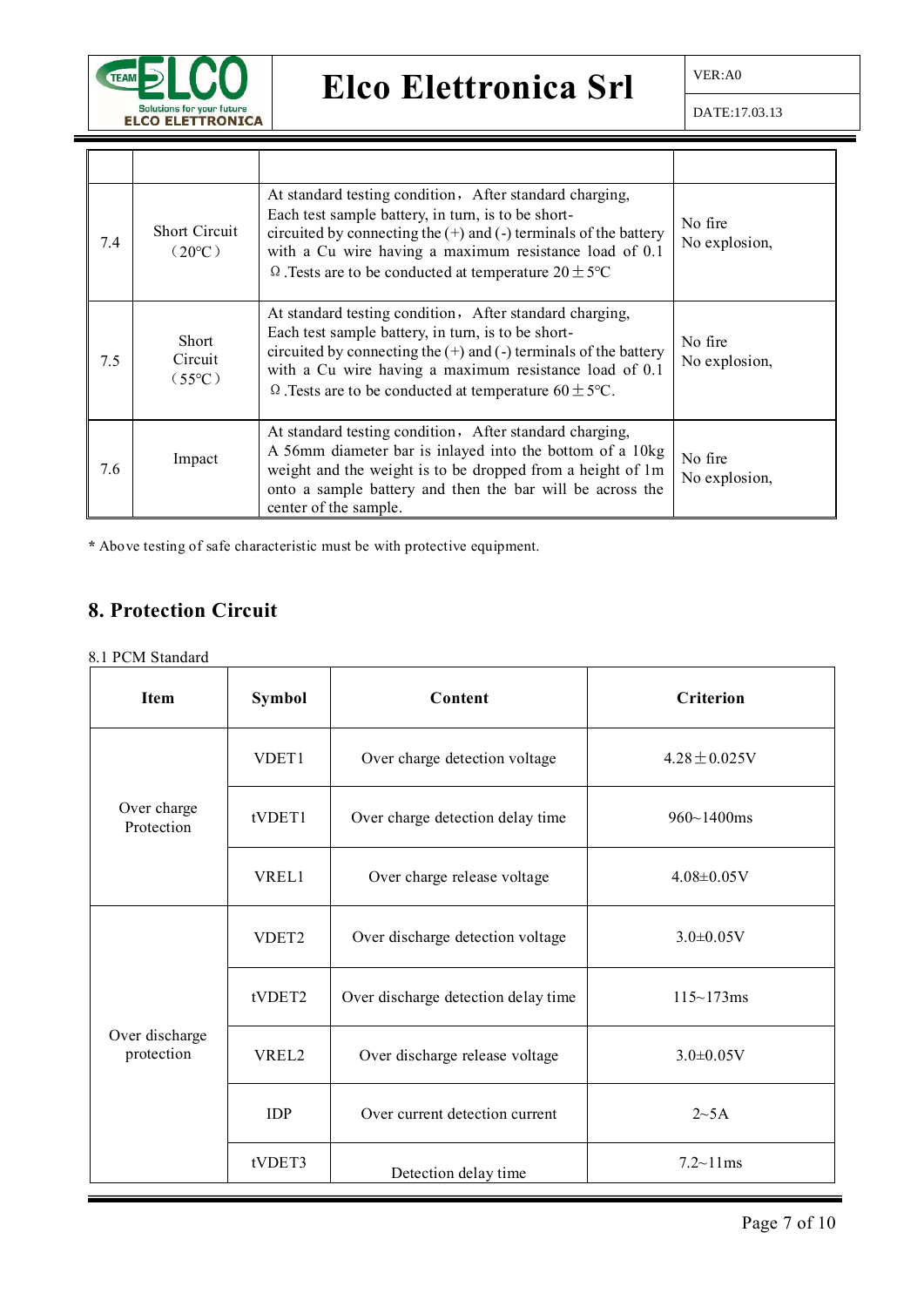

DATE:17.03.13

|                        |               | Release condition                   | Cut load                         |
|------------------------|---------------|-------------------------------------|----------------------------------|
|                        |               | Detection condition                 | Exterior short circuit           |
| Short protection       | <b>TSHORT</b> | Detection delay time                | $150 - 540uS$                    |
|                        |               | Release condition                   | Cut short circuit                |
| Interior resistance    | <b>RDS</b>    | Main loop electrify resistance      | $VC=4.2V,RDS \leq 50m \Omega$    |
| Current<br>consumption | <b>IDD</b>    | Current consume in normal operation | $3.5 \mu$ A Type 7.0 $\mu$ A Max |

#### 8.2 BOM For PCM

| NO.            | Location       | Part name           | Specification        | Packtype   | $Q'$ ty | Maker |
|----------------|----------------|---------------------|----------------------|------------|---------|-------|
|                | U1             | Protection IC       | G3J                  | $SOT-23-6$ |         |       |
| $\mathfrak{D}$ | U2             | <b>MOSFET</b>       | 8205A                | TSSOP-8    | 2       |       |
| 3              | R1             | Resistance          | 470 $\Omega \pm 5\%$ | 0603       |         |       |
| 4              | R <sub>2</sub> | Resistance          | $2K\Omega \pm 5\%$   | 0603       |         |       |
|                | RT             | NTC                 | $10K \pm 5\%$ B=3435 | <b>SMT</b> |         |       |
| 6              | C1             | Capacitance         | $0.1 \mu F$          | 0603       |         |       |
|                | <b>PCB</b>     | Print circuit board |                      |            |         |       |

#### 8.3 Schematic diagram

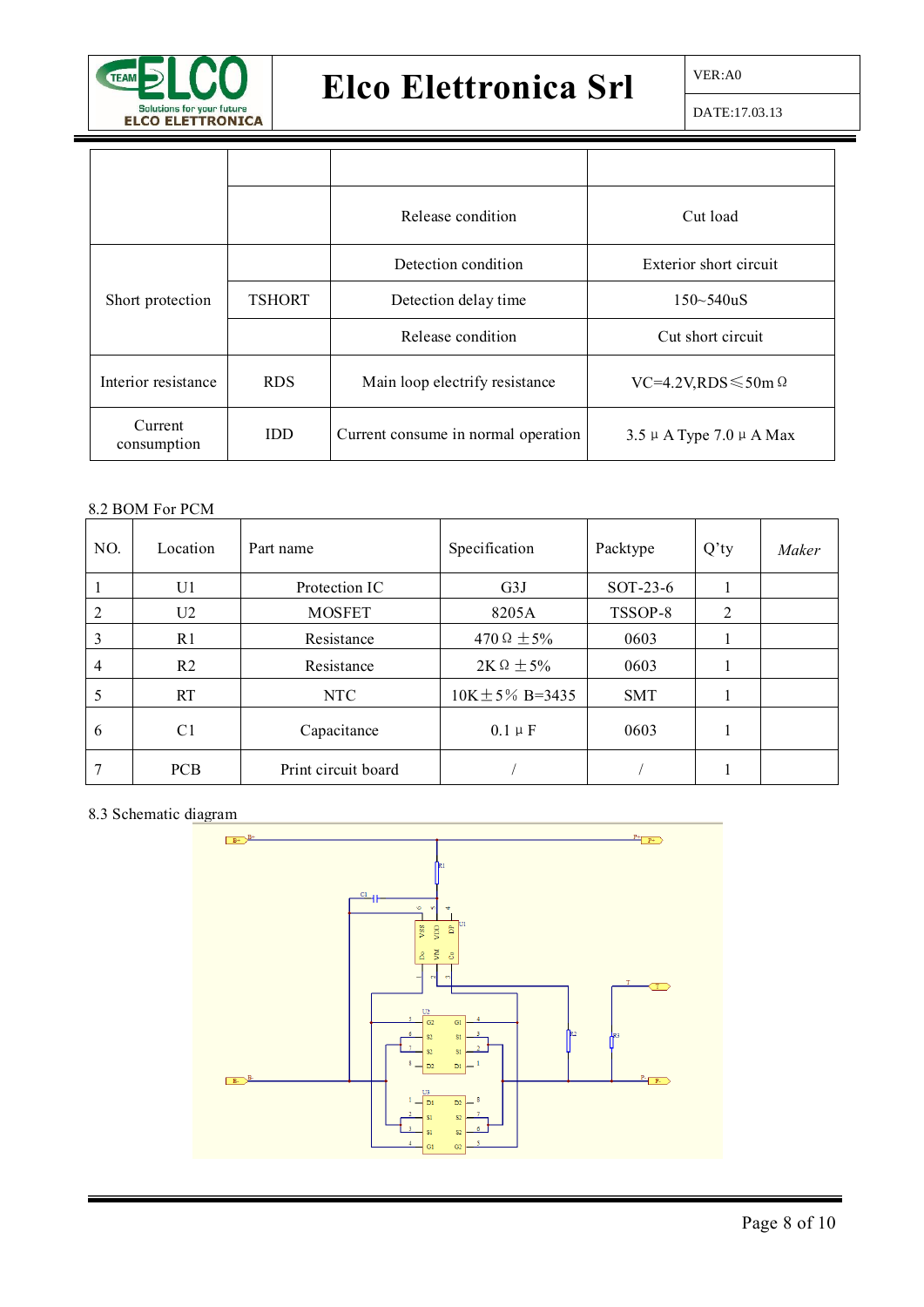

#### **9. Warnings**

Load circuit may cause voltage and current, and the voltage or current may add to pack, the voltage or current must be controlled as lower than RWV and RWI, larger voltage or current may damage the PCM of pack. To prevent the possibility of the pack from leaking, heating, fire .please observe the following precautions:

- The soft aluminum packing foil is very easily damaged by sharp edge parts such as Ni-tabs, pins and needles.
- Do not strike at pack with any sharp edge parts.
- Do not immerse the pack in water and seawater
- Do not use and leave the pack near a heat source as fire or heater
- When recharging, use the battery charger specifically for that purpose
- Do not reverse the positive and negative terminals
- Do not connect the pack to an electrical outlet
- Do not discard the pack in fire or heat it
- Do not short-circuit the pack by directly connecting the positive and negative terminal with metal object such as wire
- Do not transport and store the battery together with metal objects such as necklaces, hairpins etc.
- Do not strike or throw the pack.
- Do not directly solder the pack or battery and pierce the battery with a nail or other sharp object.

#### **10. Cautions**

- Do not use or leave the pack at very high temperature (for example, at strong direct sunlight or a vehicle in extremely hot conditions). Otherwise, it can overheat or fire or its performance will be degenerate and its service life will be decreased.
- Do not use it in a location where static electricity is great, otherwise, the safety devices in the pack may be damaged, which will cause hidden trouble of safety.
- If the pack leaks and the electrolyte get into the eyes, do not rub eyes, instead, rinse the eyes, with clean running water, and immediately seek medical attention. Otherwise, eye injury can result.
- If the pack takes off an odor, generates heat, becomes discolored or deformed, or in any way appear abnormal during use, recharging or storage, immediately remove it from the device or battery charge and stop using it.
- In case the pack terminals are dirt, clean the terminals with a dry cloth before use. Otherwise power failure or charge failure may occur due to the poor connection with the instrument.
- Be aware discharged battery may cause fire or smoke, tape the terminals to insulate them.
- The pack should be stored at room temperature, charged to about 40% to 60% of capacity. In case of overdischarge, pack should be charged for one time every 3 months while storing and batteries should be discharge and charge after being stored more than a year in order to activate it and restore energy.

### **11. Handling of Battery**

- 1. Soft Aluminum foil
	- Easily damaged by sharp edge parts such as pins and needles, Ni-tabs, comparing with metal-can-cased LIB.
		- Don't strike battery with any sharp edge parts
		- Trim your nail or wear glove before taking battery
		- Clean worktable to make sure no any sharp particle
- 2. Sealed edge may be damaged by heat above 100°C, bend or fold sealed edge.
- 3. Prohibition short circuit

Never make short pack circuit. It generates very high current which causes heating of the cells and may cause electrolyte leakage, gassing or explosion that are very dangerous. The LIP tabs may be easily short-circuited by putting them on conductive surface. Such outer short circuit may lead to heat generation and damage of the cell.

4. Mechanical shock